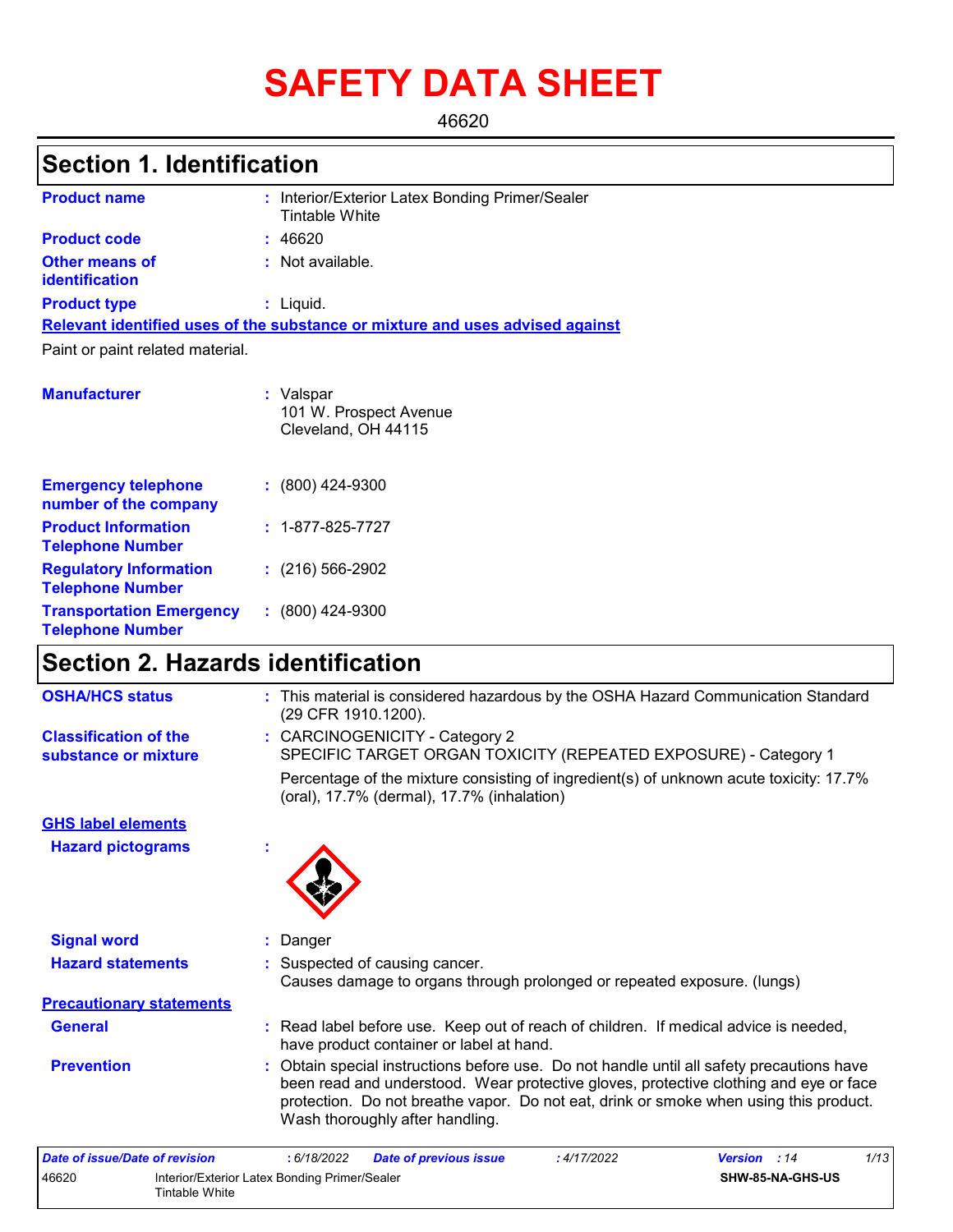### **Section 2. Hazards identification**

| <b>Response</b>                            | : IF exposed or concerned: Get medical advice or attention.                                                                                                                                                                                               |
|--------------------------------------------|-----------------------------------------------------------------------------------------------------------------------------------------------------------------------------------------------------------------------------------------------------------|
| <b>Storage</b>                             | : Store locked up.                                                                                                                                                                                                                                        |
| <b>Disposal</b>                            | : Dispose of contents and container in accordance with all local, regional, national and<br>international regulations.                                                                                                                                    |
| <b>Supplemental label</b><br>elements      | WARNING: This product contains chemicals known to the State of California to cause<br>cancer and birth defects or other reproductive harm.                                                                                                                |
|                                            | This product contains a Significant New Use Rule (SNUR) Chemical. Do not allow this<br>product to enter drains, sewers, wastewater treatment systems, groundwater, streams,<br>lakes or ponds. See Environmental Data Sheet (EDS) for additional details. |
|                                            | Please refer to the SDS for additional information. Keep out of reach of children. Do not<br>transfer contents to other containers for storage.                                                                                                           |
| <b>Hazards not otherwise</b><br>classified | : None known.                                                                                                                                                                                                                                             |

### **Section 3. Composition/information on ingredients**

| Substance/mixture     | : Mixture        |
|-----------------------|------------------|
| <b>Other means of</b> | : Not available. |
| <i>identification</i> |                  |

#### **CAS number/other identifiers**

| Ingredient name         | $\%$ by weight | <b>CAS number</b> |
|-------------------------|----------------|-------------------|
| <b>Titanium Dioxide</b> | 1≥10 - ≤25     | 13463-67-7        |
| Kaolin                  | l≤5            | 1332-58-7         |
| Heavy Paraffinic Oil    | ⊺≤1            | 64742-65-0        |
| Benzophenone            | ≤0.3           | 119-61-9          |

Any concentration shown as a range is to protect confidentiality or is due to batch variation.

**There are no additional ingredients present which, within the current knowledge of the supplier and in the concentrations applicable, are classified and hence require reporting in this section.**

**Occupational exposure limits, if available, are listed in Section 8.**

### **Section 4. First aid measures**

#### **Description of necessary first aid measures**

| <b>Eye contact</b>             | : Immediately flush eyes with plenty of water, occasionally lifting the upper and lower<br>eyelids. Check for and remove any contact lenses. Continue to rinse for at least 10<br>minutes. Get medical attention.                                                                                                                                                                                                                                                                                                                                                                                                                    |
|--------------------------------|--------------------------------------------------------------------------------------------------------------------------------------------------------------------------------------------------------------------------------------------------------------------------------------------------------------------------------------------------------------------------------------------------------------------------------------------------------------------------------------------------------------------------------------------------------------------------------------------------------------------------------------|
| <b>Inhalation</b>              | : Remove victim to fresh air and keep at rest in a position comfortable for breathing. If<br>not breathing, if breathing is irregular or if respiratory arrest occurs, provide artificial<br>respiration or oxygen by trained personnel. It may be dangerous to the person providing<br>aid to give mouth-to-mouth resuscitation. Get medical attention. If unconscious, place<br>in recovery position and get medical attention immediately. Maintain an open airway.<br>Loosen tight clothing such as a collar, tie, belt or waistband.                                                                                            |
| <b>Skin contact</b>            | : Flush contaminated skin with plenty of water. Remove contaminated clothing and<br>shoes. Continue to rinse for at least 10 minutes. Get medical attention. Wash clothing<br>before reuse. Clean shoes thoroughly before reuse.                                                                                                                                                                                                                                                                                                                                                                                                     |
| <b>Ingestion</b>               | : Wash out mouth with water. Remove dentures if any. If material has been swallowed<br>and the exposed person is conscious, give small quantities of water to drink. Stop if the<br>exposed person feels sick as vomiting may be dangerous. Do not induce vomiting<br>unless directed to do so by medical personnel. If vomiting occurs, the head should be<br>kept low so that vomit does not enter the lungs. Get medical attention. Never give<br>anything by mouth to an unconscious person. If unconscious, place in recovery position<br>and get medical attention immediately. Maintain an open airway. Loosen tight clothing |
| Date of issue/Date of revision | 2/13<br>: 6/18/2022<br><b>Date of previous issue</b><br>:4/17/2022<br><b>Version</b> : 14                                                                                                                                                                                                                                                                                                                                                                                                                                                                                                                                            |
| 46620                          | Interior/Exterior Latex Bonding Primer/Sealer<br>SHW-85-NA-GHS-US                                                                                                                                                                                                                                                                                                                                                                                                                                                                                                                                                                    |

|       |                                               | . | . |               |
|-------|-----------------------------------------------|---|---|---------------|
| 46620 | Interior/Exterior Latex Bonding Primer/Sealer |   |   | SHW-85-NA-GHS |
|       | Tintable White                                |   |   |               |
|       |                                               |   |   |               |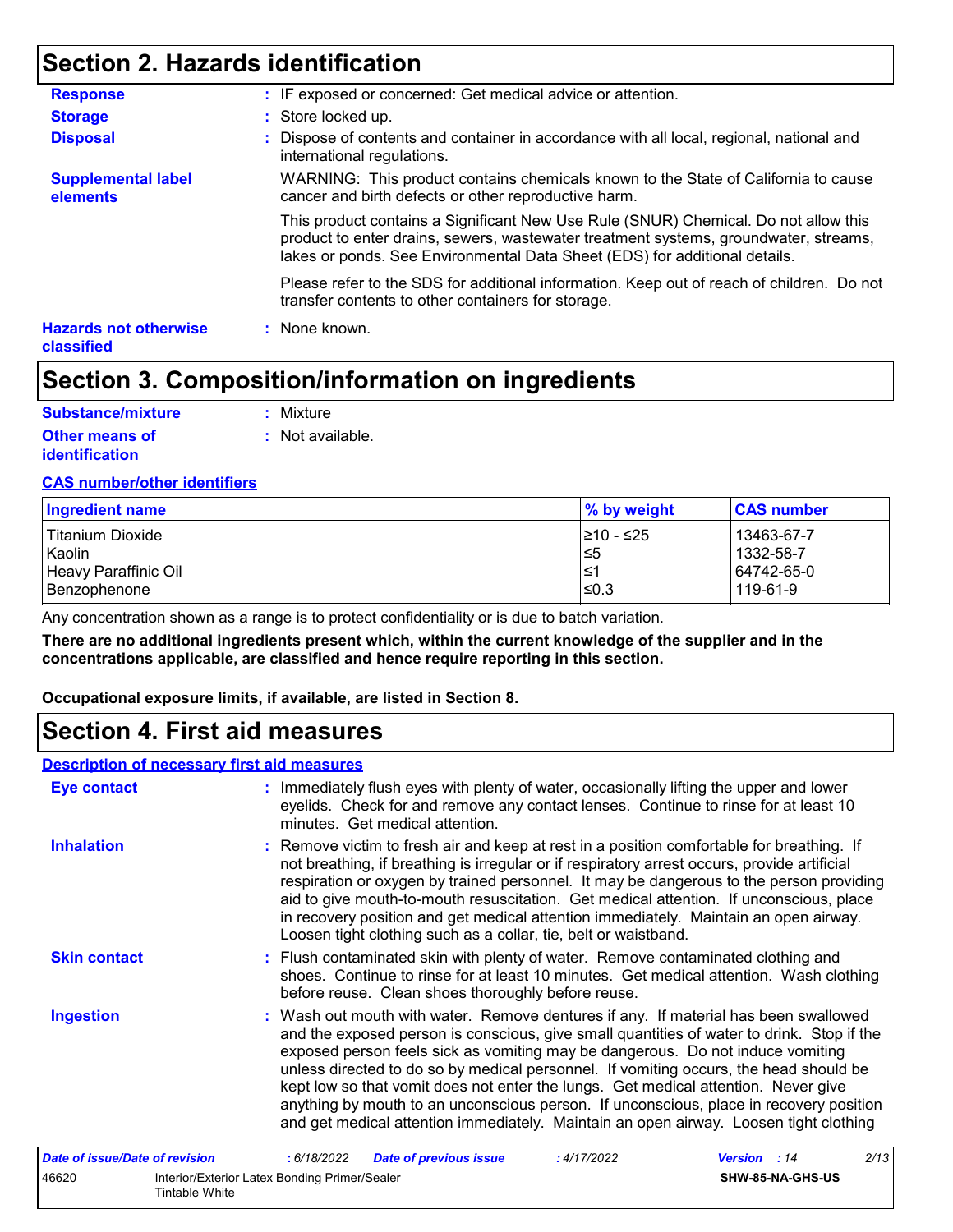### **Section 4. First aid measures**

such as a collar, tie, belt or waistband.

| Most important symptoms/effects, acute and delayed |                                                                                                                                                                               |
|----------------------------------------------------|-------------------------------------------------------------------------------------------------------------------------------------------------------------------------------|
| <b>Potential acute health effects</b>              |                                                                                                                                                                               |
| <b>Eye contact</b>                                 | : No known significant effects or critical hazards.                                                                                                                           |
| <b>Inhalation</b>                                  | : No known significant effects or critical hazards.                                                                                                                           |
| <b>Skin contact</b>                                | : No known significant effects or critical hazards.                                                                                                                           |
| <b>Ingestion</b>                                   | : No known significant effects or critical hazards.                                                                                                                           |
| <b>Over-exposure signs/symptoms</b>                |                                                                                                                                                                               |
| <b>Eye contact</b>                                 | : No specific data.                                                                                                                                                           |
| <b>Inhalation</b>                                  | : No specific data.                                                                                                                                                           |
| <b>Skin contact</b>                                | : No specific data.                                                                                                                                                           |
| <b>Ingestion</b>                                   | : No specific data.                                                                                                                                                           |
|                                                    | Indication of immediate medical attention and special treatment needed, if necessary                                                                                          |
| <b>Notes to physician</b>                          | : Treat symptomatically. Contact poison treatment specialist immediately if large<br>quantities have been ingested or inhaled.                                                |
| <b>Specific treatments</b>                         | : No specific treatment.                                                                                                                                                      |
| <b>Protection of first-aiders</b>                  | : No action shall be taken involving any personal risk or without suitable training. It may<br>be dangerous to the person providing aid to give mouth-to-mouth resuscitation. |
|                                                    |                                                                                                                                                                               |

**See toxicological information (Section 11)**

### **Section 5. Fire-fighting measures**

| <b>Extinguishing media</b>                               |                                                                                                                                                                                                     |
|----------------------------------------------------------|-----------------------------------------------------------------------------------------------------------------------------------------------------------------------------------------------------|
| <b>Suitable extinguishing</b><br>media                   | : Use an extinguishing agent suitable for the surrounding fire.                                                                                                                                     |
| <b>Unsuitable extinguishing</b><br>media                 | : None known.                                                                                                                                                                                       |
| <b>Specific hazards arising</b><br>from the chemical     | : In a fire or if heated, a pressure increase will occur and the container may burst.                                                                                                               |
| <b>Hazardous thermal</b><br>decomposition products       | Decomposition products may include the following materials:<br>carbon dioxide<br>carbon monoxide<br>metal oxide/oxides                                                                              |
| <b>Special protective actions</b><br>for fire-fighters   | : Promptly isolate the scene by removing all persons from the vicinity of the incident if<br>there is a fire. No action shall be taken involving any personal risk or without suitable<br>training. |
| <b>Special protective</b><br>equipment for fire-fighters | : Fire-fighters should wear appropriate protective equipment and self-contained breathing<br>apparatus (SCBA) with a full face-piece operated in positive pressure mode.                            |
|                                                          |                                                                                                                                                                                                     |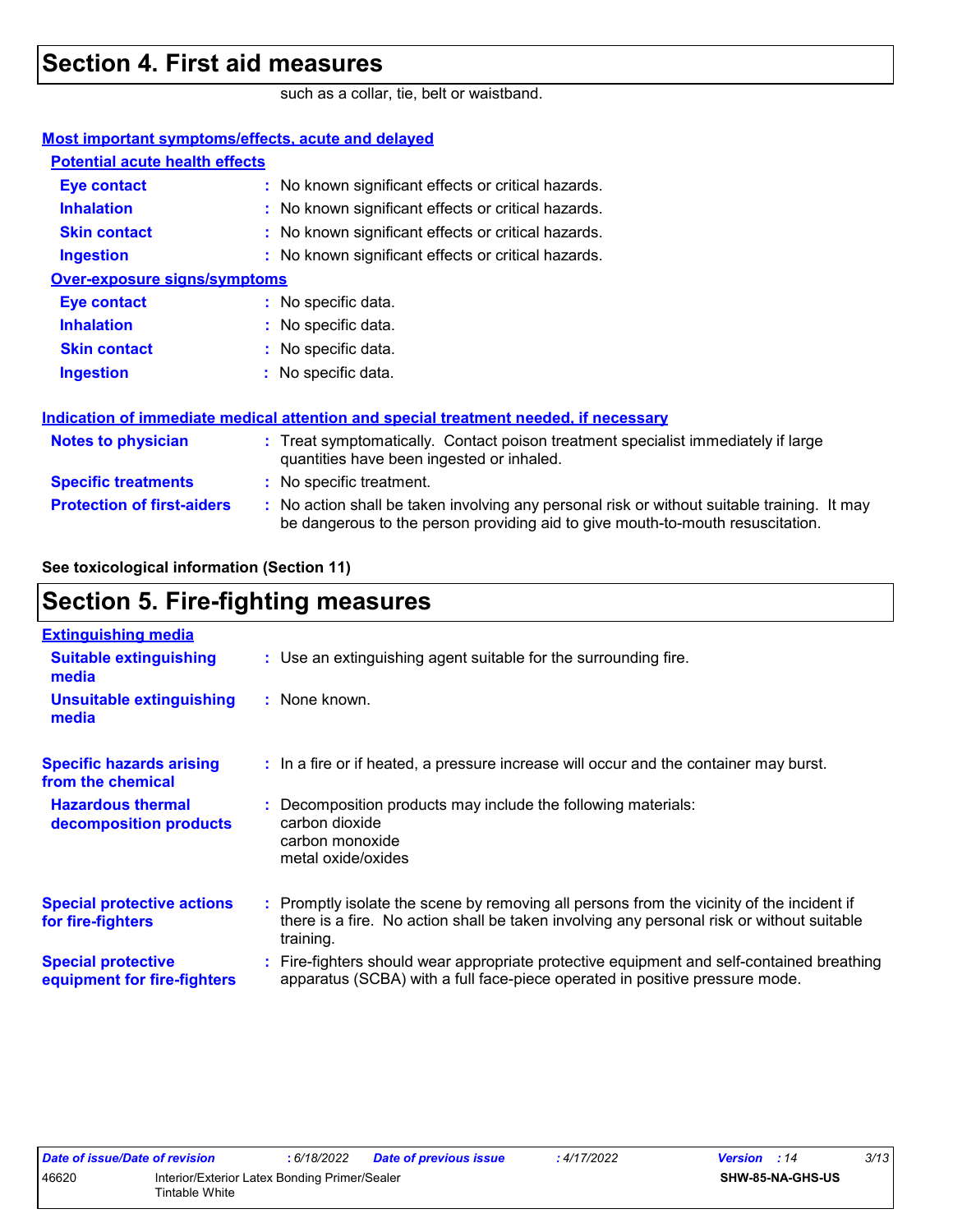# **Section 6. Accidental release measures**

|                                                       | Personal precautions, protective equipment and emergency procedures                                                                                                                                                                                                                                                                                                                                              |
|-------------------------------------------------------|------------------------------------------------------------------------------------------------------------------------------------------------------------------------------------------------------------------------------------------------------------------------------------------------------------------------------------------------------------------------------------------------------------------|
|                                                       |                                                                                                                                                                                                                                                                                                                                                                                                                  |
| For non-emergency<br>personnel                        | : No action shall be taken involving any personal risk or without suitable training.<br>Evacuate surrounding areas. Keep unnecessary and unprotected personnel from<br>entering. Do not touch or walk through spilled material. Avoid breathing vapor or mist.<br>Provide adequate ventilation. Wear appropriate respirator when ventilation is<br>inadequate. Put on appropriate personal protective equipment. |
| For emergency responders                              | If specialized clothing is required to deal with the spillage, take note of any information in<br>$\mathcal{L}_{\mathrm{eff}}$<br>Section 8 on suitable and unsuitable materials. See also the information in "For non-<br>emergency personnel".                                                                                                                                                                 |
| <b>Environmental precautions</b>                      | This product contains a Significant New Use Rule (SNUR) Chemical. Do not allow<br>this product to enter drains, sewers, wastewater treatment systems, groundwater,<br>streams, lakes or ponds. See Environmental Data Sheet (EDS) for additional<br>details.                                                                                                                                                     |
|                                                       | Avoid dispersal of spilled material and runoff and contact with soil, waterways, drains<br>and sewers. Inform the relevant authorities if the product has caused environmental                                                                                                                                                                                                                                   |
|                                                       | pollution (sewers, waterways, soil or air).                                                                                                                                                                                                                                                                                                                                                                      |
| Methods and materials for containment and cleaning up |                                                                                                                                                                                                                                                                                                                                                                                                                  |
| <b>Small spill</b>                                    | : Stop leak if without risk. Move containers from spill area. Dilute with water and mop up<br>if water-soluble. Alternatively, or if water-insoluble, absorb with an inert dry material and<br>place in an appropriate waste disposal container. Dispose of via a licensed waste<br>disposal contractor.                                                                                                         |

### **Section 7. Handling and storage**

| <b>Precautions for safe handling</b>             |                                                                                                                                                                                                                                                                                                                                                                                                                                                                                                                                                                                                                                                                               |
|--------------------------------------------------|-------------------------------------------------------------------------------------------------------------------------------------------------------------------------------------------------------------------------------------------------------------------------------------------------------------------------------------------------------------------------------------------------------------------------------------------------------------------------------------------------------------------------------------------------------------------------------------------------------------------------------------------------------------------------------|
| <b>Protective measures</b>                       | : Put on appropriate personal protective equipment (see Section 8). Avoid exposure -<br>obtain special instructions before use. Do not handle until all safety precautions have<br>been read and understood. Do not get in eyes or on skin or clothing. Do not breathe<br>vapor or mist. Do not ingest. If during normal use the material presents a respiratory<br>hazard, use only with adequate ventilation or wear appropriate respirator. Keep in the<br>original container or an approved alternative made from a compatible material, kept<br>tightly closed when not in use. Empty containers retain product residue and can be<br>hazardous. Do not reuse container. |
| <b>Advice on general</b><br>occupational hygiene | : Eating, drinking and smoking should be prohibited in areas where this material is<br>handled, stored and processed. Workers should wash hands and face before eating,<br>drinking and smoking. Remove contaminated clothing and protective equipment before<br>entering eating areas. See also Section 8 for additional information on hygiene<br>measures.                                                                                                                                                                                                                                                                                                                 |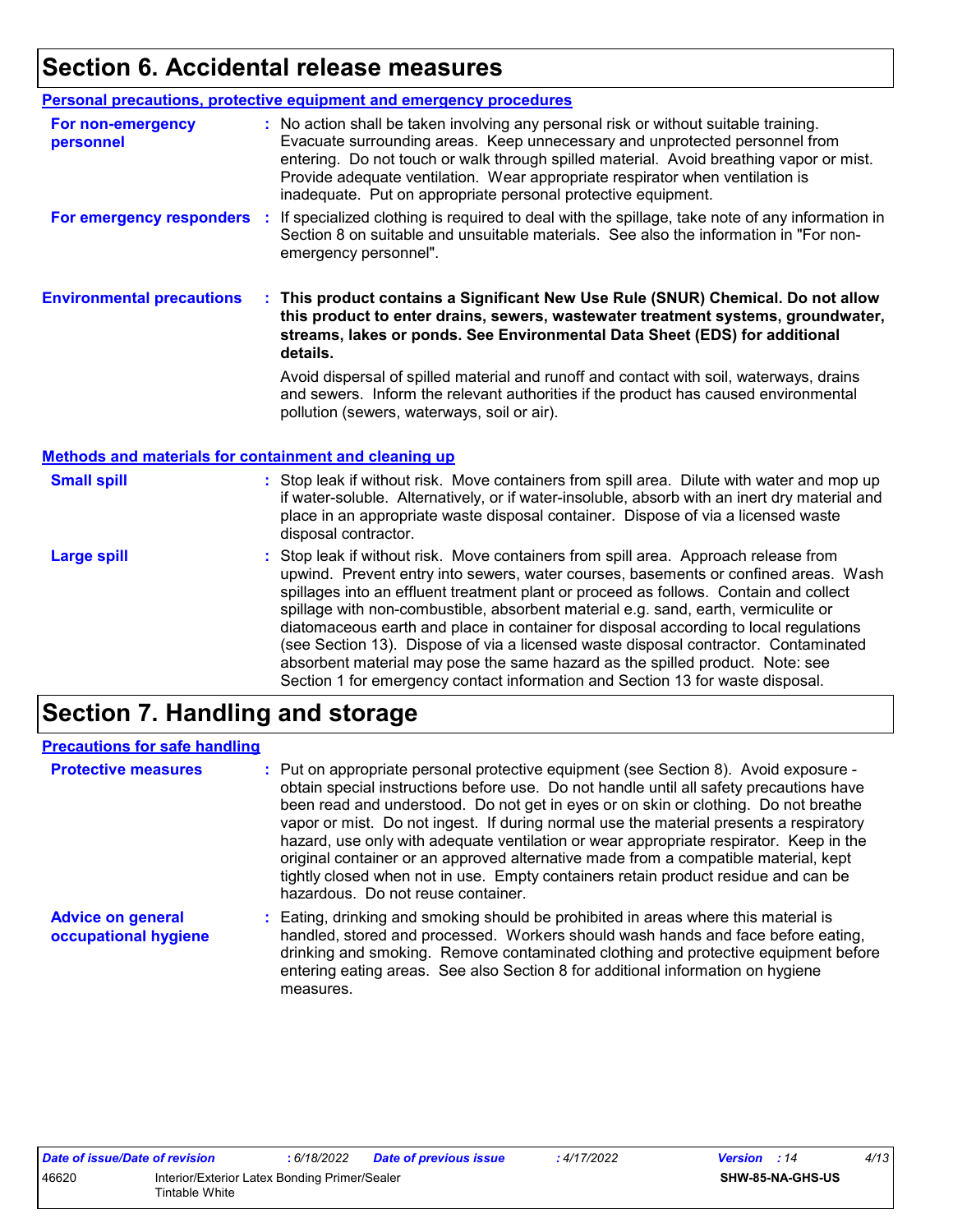# **Section 7. Handling and storage**

| <b>Conditions for safe storage,</b> | : Store in accordance with local regulations. Store in original container protected from                                                                                  |  |  |
|-------------------------------------|---------------------------------------------------------------------------------------------------------------------------------------------------------------------------|--|--|
| including any                       | direct sunlight in a dry, cool and well-ventilated area, away from incompatible materials                                                                                 |  |  |
| <b>incompatibilities</b>            | (see Section 10) and food and drink. Store locked up. Keep container tightly closed<br>and sealed until ready for use. Containers that have been opened must be carefully |  |  |
|                                     | resealed and kept upright to prevent leakage. Do not store in unlabeled containers.                                                                                       |  |  |
|                                     | Use appropriate containment to avoid environmental contamination. See Section 10 for                                                                                      |  |  |
|                                     | incompatible materials before handling or use.                                                                                                                            |  |  |

### **Section 8. Exposure controls/personal protection**

#### **Control parameters**

#### **Occupational exposure limits (OSHA United States)**

| <b>Ingredient name</b>  | CAS#       | <b>Exposure limits</b>                                                                                                                                                                                                                                                                                                                                                                                                          |
|-------------------------|------------|---------------------------------------------------------------------------------------------------------------------------------------------------------------------------------------------------------------------------------------------------------------------------------------------------------------------------------------------------------------------------------------------------------------------------------|
| <b>Titanium Dioxide</b> | 13463-67-7 | ACGIH TLV (United States, 1/2021).<br>TWA: 10 mg/m <sup>3</sup> 8 hours.<br>OSHA PEL (United States, 5/2018).<br>TWA: 15 mg/m <sup>3</sup> 8 hours. Form: Total dust                                                                                                                                                                                                                                                            |
| Kaolin                  | 1332-58-7  | ACGIH TLV (United States, 1/2021).<br>TWA: 2 mg/m <sup>3</sup> 8 hours. Form: Respirable<br>fraction<br>NIOSH REL (United States, 10/2020).<br>TWA: 5 mg/m <sup>3</sup> 10 hours. Form: Respirable<br>fraction<br>TWA: 10 mg/m <sup>3</sup> 10 hours. Form: Total<br>OSHA PEL (United States, 5/2018).<br>TWA: 5 mg/m <sup>3</sup> 8 hours. Form: Respirable<br>fraction<br>TWA: 15 mg/m <sup>3</sup> 8 hours. Form: Total dust |
| Heavy Paraffinic Oil    | 64742-65-0 | ACGIH TLV (United States, 1/2021).<br>TWA: 5 mg/m <sup>3</sup> 8 hours. Form: Inhalable<br>fraction<br>OSHA PEL (United States, 5/2018).<br>TWA: 5 mg/m <sup>3</sup> 8 hours.<br>NIOSH REL (United States, 10/2020).<br>TWA: 5 mg/m <sup>3</sup> 10 hours. Form: Mist<br>STEL: 10 mg/m <sup>3</sup> 15 minutes. Form: Mist                                                                                                      |
| Benzophenone            | 119-61-9   | OARS WEEL (United States, 1/2021).<br>TWA: $0.5$ mg/m <sup>3</sup> 8 hours.                                                                                                                                                                                                                                                                                                                                                     |

#### **Occupational exposure limits (Canada)**

| <b>Ingredient name</b>                                                          |             | CAS#                          | <b>Exposure limits</b>                                                                                                                                                                                                                                                                                                                                                                                                                                                                                                                                                                                       |      |
|---------------------------------------------------------------------------------|-------------|-------------------------------|--------------------------------------------------------------------------------------------------------------------------------------------------------------------------------------------------------------------------------------------------------------------------------------------------------------------------------------------------------------------------------------------------------------------------------------------------------------------------------------------------------------------------------------------------------------------------------------------------------------|------|
| Titanium dioxide                                                                |             | 13463-67-7                    | <b>CA British Columbia Provincial (Canada,</b><br>$6/2021$ ).<br>TWA: 10 mg/m <sup>3</sup> 8 hours. Form: Total dust<br>TWA: 3 mg/m <sup>3</sup> 8 hours. Form: respirable<br>fraction<br>CA Quebec Provincial (Canada, 6/2021).<br>TWAEV: 10 mg/m <sup>3</sup> 8 hours. Form: Total dust.<br>CA Alberta Provincial (Canada, 6/2018).<br>8 hrs OEL: 10 mg/m <sup>3</sup> 8 hours.<br>CA Ontario Provincial (Canada, 6/2019).<br>TWA: 10 mg/m <sup>3</sup> 8 hours.<br><b>CA Saskatchewan Provincial (Canada,</b><br>7/2013).<br>STEL: 20 mg/m <sup>3</sup> 15 minutes.<br>TWA: 10 mg/m <sup>3</sup> 8 hours. |      |
| <b>Date of issue/Date of revision</b>                                           | : 6/18/2022 | <b>Date of previous issue</b> | : 4/17/2022<br><b>Version</b> : 14                                                                                                                                                                                                                                                                                                                                                                                                                                                                                                                                                                           | 5/13 |
| Interior/Exterior Latex Bonding Primer/Sealer<br>46620<br><b>Tintable White</b> |             |                               | SHW-85-NA-GHS-US                                                                                                                                                                                                                                                                                                                                                                                                                                                                                                                                                                                             |      |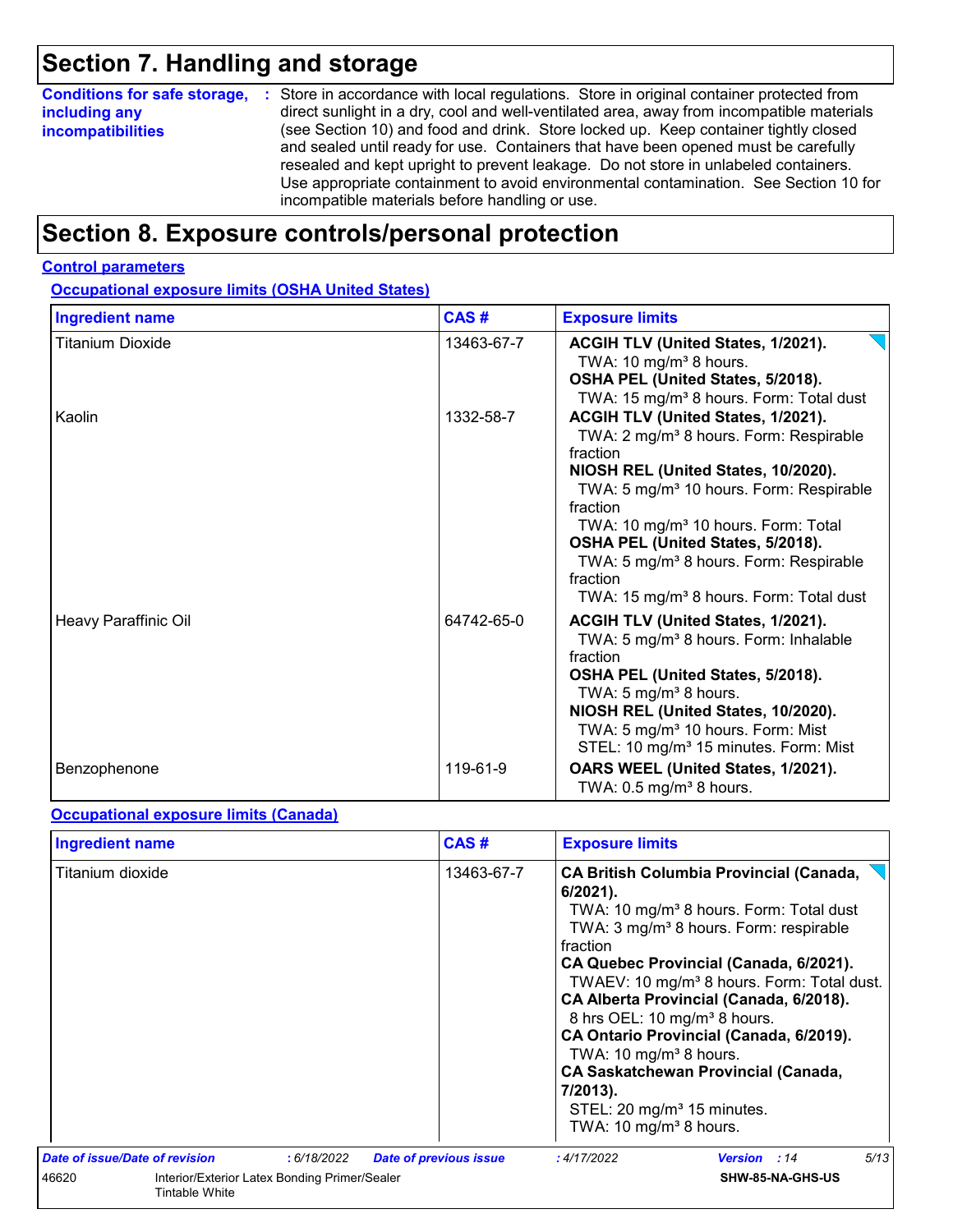# **Section 8. Exposure controls/personal protection**

| Kaolin       | 1332-58-7 | CA Alberta Provincial (Canada, 6/2018).<br>8 hrs OEL: 2 mg/m <sup>3</sup> 8 hours. Form:<br>Respirable<br><b>CA British Columbia Provincial (Canada,</b><br>6/2021).<br>TWA: 2 mg/m <sup>3</sup> 8 hours. Form: Respirable<br>CA Quebec Provincial (Canada, 6/2021).<br>TWAEV: 2 mg/m <sup>3</sup> 8 hours. Form: Respirable<br>dust.<br>CA Ontario Provincial (Canada, 6/2019).<br>TWA: 2 mg/m <sup>3</sup> 8 hours. Form: Respirable<br>particulate matter.<br><b>CA Saskatchewan Provincial (Canada,</b><br>7/2013).<br>STEL: 4 mg/m <sup>3</sup> 15 minutes. Form: respirable<br>fraction<br>TWA: 2 mg/m <sup>3</sup> 8 hours. Form: respirable<br>fraction |
|--------------|-----------|-----------------------------------------------------------------------------------------------------------------------------------------------------------------------------------------------------------------------------------------------------------------------------------------------------------------------------------------------------------------------------------------------------------------------------------------------------------------------------------------------------------------------------------------------------------------------------------------------------------------------------------------------------------------|
| Benzophenone | 119-61-9  | OARS WEEL (United States, 1/2021).<br>TWA: $0.5 \text{ mg/m}^3$ 8 hours.                                                                                                                                                                                                                                                                                                                                                                                                                                                                                                                                                                                        |

#### **Occupational exposure limits (Mexico)**

Tintable White

|       | CAS# | <b>Exposure limits</b> |
|-------|------|------------------------|
| None. |      |                        |

| <b>Appropriate engineering</b><br><b>controls</b> | : If user operations generate dust, fumes, gas, vapor or mist, use process enclosures,<br>local exhaust ventilation or other engineering controls to keep worker exposure to<br>airborne contaminants below any recommended or statutory limits.                                                                                                                                                                                                                                                                                                                                                                       |  |  |  |
|---------------------------------------------------|------------------------------------------------------------------------------------------------------------------------------------------------------------------------------------------------------------------------------------------------------------------------------------------------------------------------------------------------------------------------------------------------------------------------------------------------------------------------------------------------------------------------------------------------------------------------------------------------------------------------|--|--|--|
| <b>Environmental exposure</b><br>controls         | : This product contains a Significant New Use Rule (SNUR) Chemical. Do not allow<br>this product to enter drains, sewers, wastewater treatment systems, groundwater,<br>streams, lakes or ponds. See Environmental Data Sheet (EDS) for additional<br>details.                                                                                                                                                                                                                                                                                                                                                         |  |  |  |
|                                                   | Emissions from ventilation or work process equipment should be checked to ensure<br>they comply with the requirements of environmental protection legislation. In some<br>cases, fume scrubbers, filters or engineering modifications to the process equipment<br>will be necessary to reduce emissions to acceptable levels.                                                                                                                                                                                                                                                                                          |  |  |  |
| <b>Individual protection measures</b>             |                                                                                                                                                                                                                                                                                                                                                                                                                                                                                                                                                                                                                        |  |  |  |
| <b>Hygiene measures</b>                           | : Wash hands, forearms and face thoroughly after handling chemical products, before<br>eating, smoking and using the lavatory and at the end of the working period.<br>Appropriate techniques should be used to remove potentially contaminated clothing.<br>Wash contaminated clothing before reusing. Ensure that eyewash stations and safety<br>showers are close to the workstation location.                                                                                                                                                                                                                      |  |  |  |
| <b>Eye/face protection</b>                        | : Safety eyewear complying with an approved standard should be used when a risk<br>assessment indicates this is necessary to avoid exposure to liquid splashes, mists,<br>gases or dusts. If contact is possible, the following protection should be worn, unless<br>the assessment indicates a higher degree of protection: safety glasses with side-<br>shields.                                                                                                                                                                                                                                                     |  |  |  |
| <b>Skin protection</b>                            |                                                                                                                                                                                                                                                                                                                                                                                                                                                                                                                                                                                                                        |  |  |  |
| <b>Hand protection</b>                            | : Chemical-resistant, impervious gloves complying with an approved standard should be<br>worn at all times when handling chemical products if a risk assessment indicates this is<br>necessary. Considering the parameters specified by the glove manufacturer, check<br>during use that the gloves are still retaining their protective properties. It should be<br>noted that the time to breakthrough for any glove material may be different for different<br>glove manufacturers. In the case of mixtures, consisting of several substances, the<br>protection time of the gloves cannot be accurately estimated. |  |  |  |
| <b>Date of issue/Date of revision</b>             | : 6/18/2022<br>6/13<br><b>Date of previous issue</b><br>: 4/17/2022<br>Version : 14                                                                                                                                                                                                                                                                                                                                                                                                                                                                                                                                    |  |  |  |
| 46620                                             | Interior/Exterior Latex Bonding Primer/Sealer<br>SHW-85-NA-GHS-US                                                                                                                                                                                                                                                                                                                                                                                                                                                                                                                                                      |  |  |  |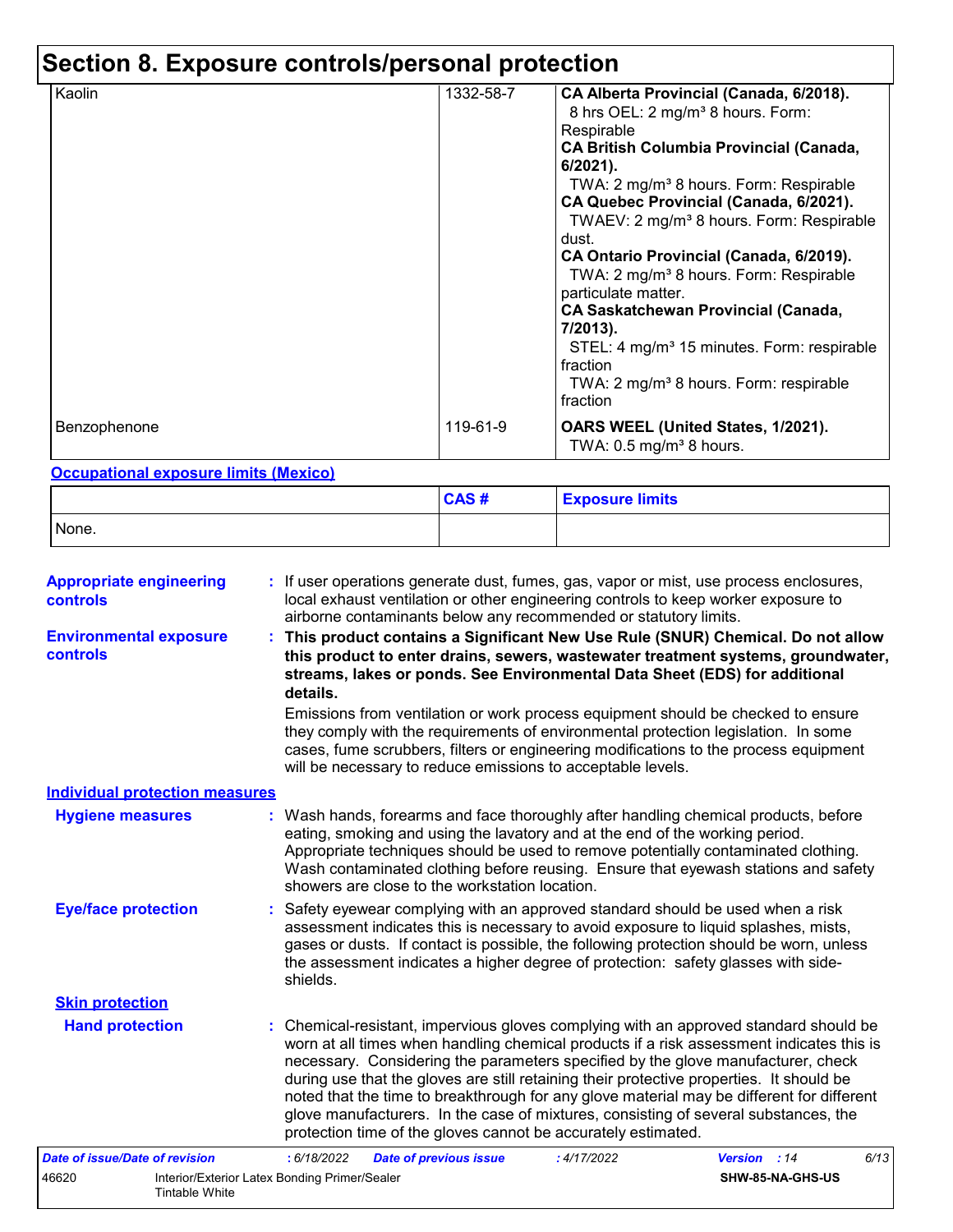### **Section 8. Exposure controls/personal protection**

| <b>Body protection</b>        | : Personal protective equipment for the body should be selected based on the task being<br>performed and the risks involved and should be approved by a specialist before<br>handling this product.                                                                                 |
|-------------------------------|-------------------------------------------------------------------------------------------------------------------------------------------------------------------------------------------------------------------------------------------------------------------------------------|
| <b>Other skin protection</b>  | : Appropriate footwear and any additional skin protection measures should be selected<br>based on the task being performed and the risks involved and should be approved by a<br>specialist before handling this product.                                                           |
| <b>Respiratory protection</b> | : Based on the hazard and potential for exposure, select a respirator that meets the<br>appropriate standard or certification. Respirators must be used according to a<br>respiratory protection program to ensure proper fitting, training, and other important<br>aspects of use. |

# **Section 9. Physical and chemical properties**

The conditions of measurement of all properties are at standard temperature and pressure unless otherwise indicated.

#### **Appearance**

| <b>Physical state</b>                                             |    | $:$ Liquid.                                                    |
|-------------------------------------------------------------------|----|----------------------------------------------------------------|
| <b>Color</b>                                                      |    | Not available.                                                 |
| Odor                                                              |    | Not available.                                                 |
| <b>Odor threshold</b>                                             |    | Not available.                                                 |
| pH                                                                |    | $\therefore$ 9                                                 |
| <b>Melting point/freezing point</b>                               |    | : Not available.                                               |
| <b>Boiling point, initial boiling</b><br>point, and boiling range |    | : $100^{\circ}$ C (212 $^{\circ}$ F)                           |
| <b>Flash point</b>                                                |    | : Closed cup: Not applicable.                                  |
| <b>Evaporation rate</b>                                           |    | $0.09$ (butyl acetate = 1)                                     |
| <b>Flammability</b>                                               |    | Not available.                                                 |
| Lower and upper explosion<br>limit/flammability limit             |    | $:$ Lower: $0.6\%$<br>Upper: 4.2%                              |
| <b>Vapor pressure</b>                                             |    | : $2.3$ kPa (17.5 mm Hg)                                       |
| <b>Relative vapor density</b>                                     |    | : 1 [Air = 1]                                                  |
| <b>Relative density</b>                                           |    | : 1.36                                                         |
| <b>Solubility</b>                                                 |    | Not available.                                                 |
| <b>Partition coefficient: n-</b><br>octanol/water                 |    | Not applicable.                                                |
| <b>Auto-ignition temperature</b>                                  |    | : Not available.                                               |
| <b>Decomposition temperature</b>                                  | ÷. | Not available.                                                 |
| <b>Viscosity</b>                                                  |    | Kinematic (40°C (104°F)): >20.5 mm <sup>2</sup> /s (>20.5 cSt) |
| <b>Molecular weight</b>                                           |    | Not applicable.                                                |
| <b>Aerosol product</b>                                            |    |                                                                |
| <b>Heat of combustion</b>                                         |    | $: 0.979$ kJ/g                                                 |

### **Section 10. Stability and reactivity**

| <b>Reactivity</b>                            | : No specific test data related to reactivity available for this product or its ingredients. |
|----------------------------------------------|----------------------------------------------------------------------------------------------|
| <b>Chemical stability</b>                    | : The product is stable.                                                                     |
| <b>Possibility of hazardous</b><br>reactions | : Under normal conditions of storage and use, hazardous reactions will not occur.            |

| Date of issue/Date of revision |                                                                 | : 6/18/2022 | Date of previous issue | : 4/17/2022 | <b>Version</b> : 14     | 7/13 |
|--------------------------------|-----------------------------------------------------------------|-------------|------------------------|-------------|-------------------------|------|
| 46620                          | Interior/Exterior Latex Bonding Primer/Sealer<br>Tintable White |             |                        |             | <b>SHW-85-NA-GHS-US</b> |      |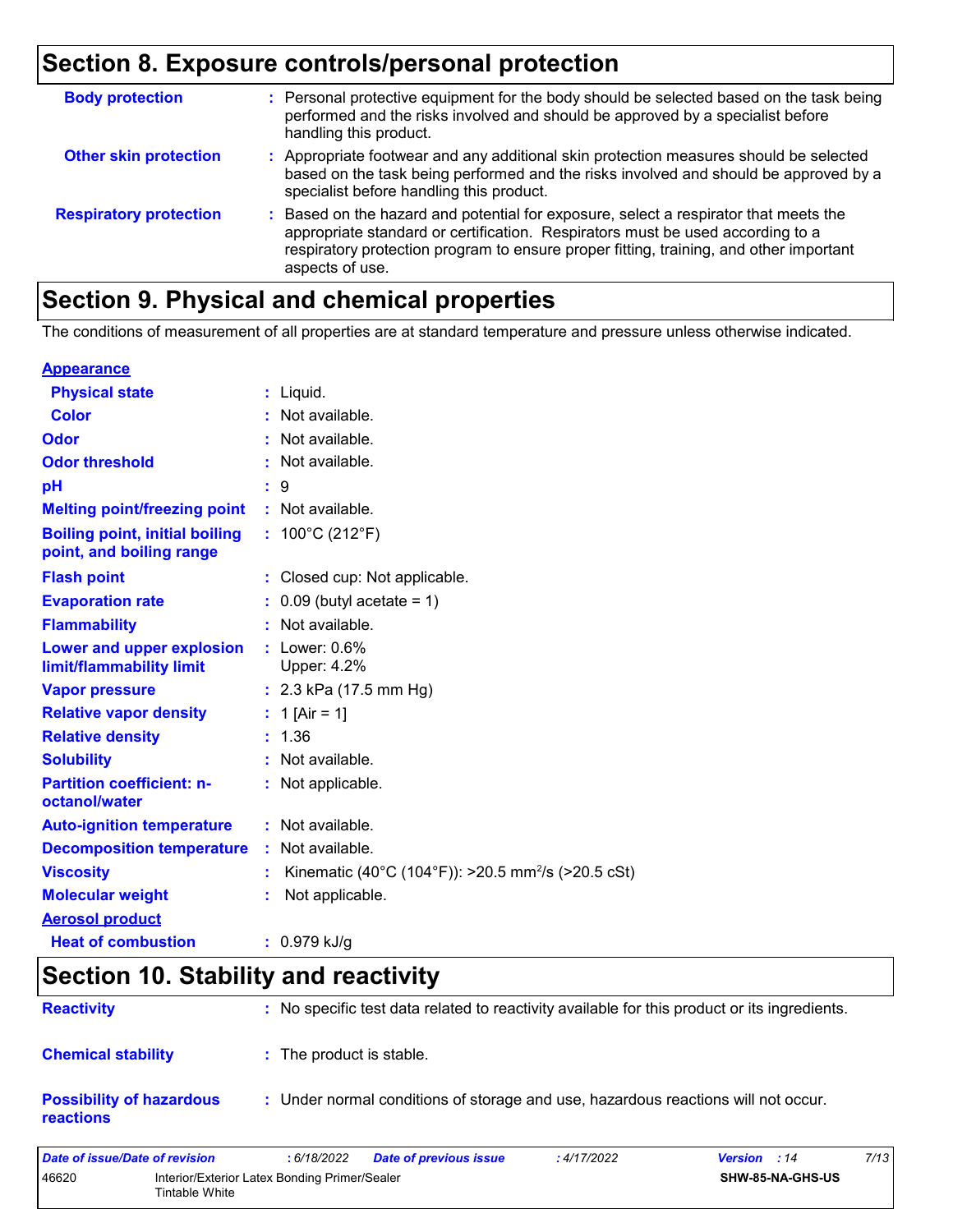### **Section 10. Stability and reactivity**

| <b>Conditions to avoid</b> | : No specific data.                   |
|----------------------------|---------------------------------------|
| Incompatible materials     | : No specific data.                   |
| Hazardous decomposition    | . Hinder normal conditions of storage |

**Hazardous decomposition products** Under normal conditions of storage and use, hazardous decomposition products should **:** not be produced.

### **Section 11. Toxicological information**

#### **Information on toxicological effects**

#### **Acute toxicity**

| <b>Product/ingredient name</b> | <b>Result</b> | <b>Species</b> | <b>Dose</b> | <b>Exposure</b> |
|--------------------------------|---------------|----------------|-------------|-----------------|
| Heavy Paraffinic Oil           | LD50 Dermal   | Rabbit         | >5000 mg/kg |                 |
|                                | ILD50 Oral    | Rat            | >5000 mg/kg |                 |
| i Benzophenone                 | LD50 Dermal   | Rabbit         | 3535 mg/kg  |                 |
|                                | ILD50 Oral    | Rat            | $>10$ g/kg  |                 |

#### **Irritation/Corrosion**

| <b>Product/ingredient name</b> | <b>Result</b>        | <b>Species</b> | <b>Score</b> | <b>Exposure</b> | <b>Observation</b> |
|--------------------------------|----------------------|----------------|--------------|-----------------|--------------------|
| Titanium Dioxide               | Skin - Mild irritant | Human          |              | 72 hours 300    |                    |
|                                |                      |                |              | ug              |                    |

#### **Sensitization**

Not available.

#### **Mutagenicity**

Not available.

#### **Carcinogenicity**

Not available.

#### **Classification**

| <b>Product/ingredient name</b> | <b>OSHA</b> | <b>IARC</b> | <b>NTP</b> |
|--------------------------------|-------------|-------------|------------|
| Titanium Dioxide               |             | 2B          |            |
| l Benzophenone i               |             | 2B          |            |

#### **Reproductive toxicity**

Not available.

#### **Teratogenicity**

Not available.

#### **Specific target organ toxicity (single exposure)**

| <b>Name</b>  | <b>Category</b> | <b>Route of</b><br>exposure | <b>Target organs</b>             |
|--------------|-----------------|-----------------------------|----------------------------------|
| Benzophenone | Category 3      |                             | Respiratory tract<br>lirritation |
|              | Category 3      |                             | Narcotic effects                 |

**Specific target organ toxicity (repeated exposure)**

| Date of issue/Date of revision |                                                                 | : 6/18/2022 | Date of previous issue | : 4/17/2022 | <b>Version</b> : 14 |                         | 8/13 |  |
|--------------------------------|-----------------------------------------------------------------|-------------|------------------------|-------------|---------------------|-------------------------|------|--|
| 46620                          | Interior/Exterior Latex Bonding Primer/Sealer<br>Fintable White |             |                        |             |                     | <b>SHW-85-NA-GHS-US</b> |      |  |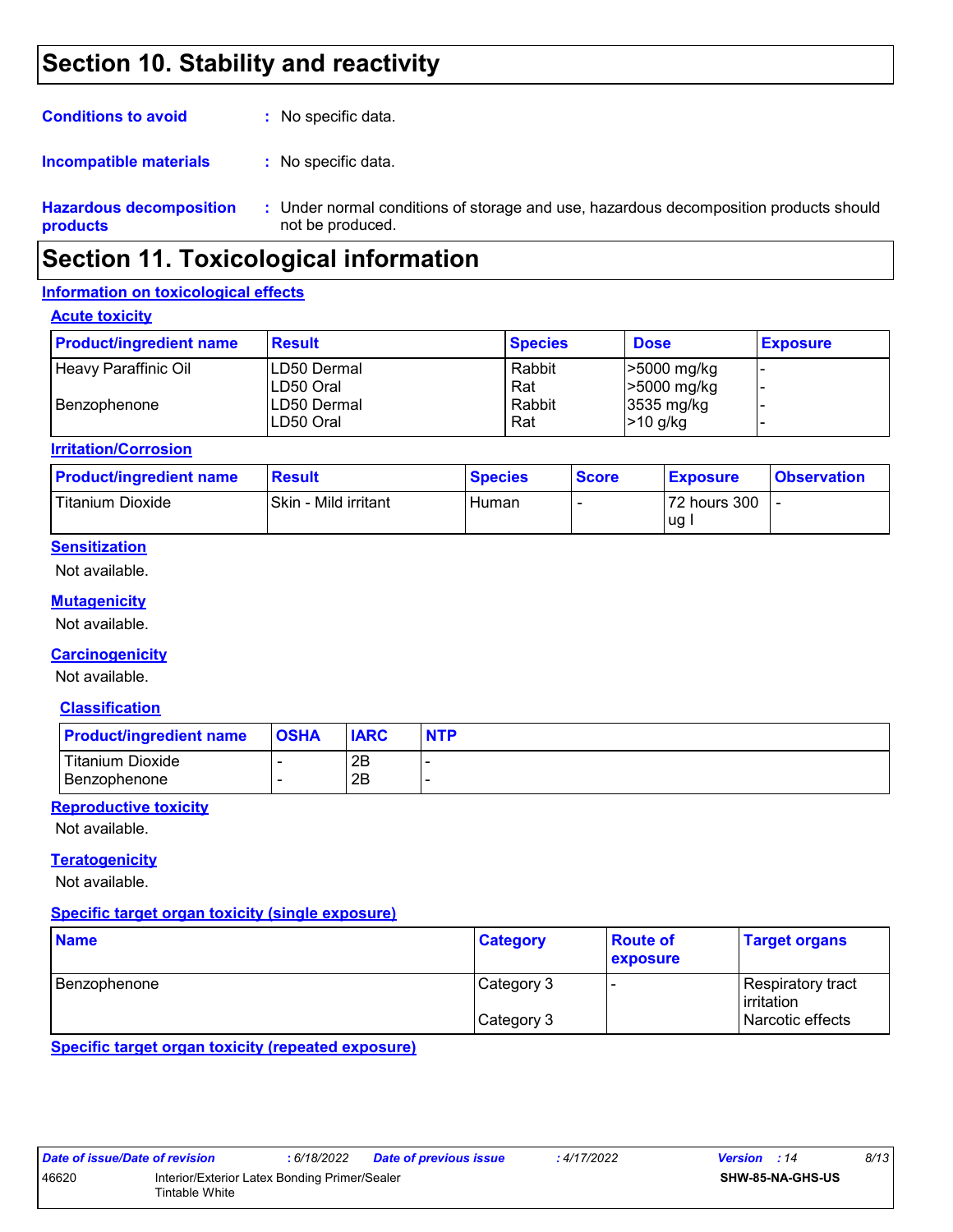# **Section 11. Toxicological information**

| <b>Name</b>  | <b>Category</b>       | <b>Route of</b><br><b>exposure</b> | <b>Target organs</b> |
|--------------|-----------------------|------------------------------------|----------------------|
| Kaolin       | Category <sup>1</sup> | inhalation                         | lungs                |
| Benzophenone | Category 2            |                                    | -                    |

#### **Aspiration hazard**

| <b>Name</b>          | Result                       |
|----------------------|------------------------------|
| Heavy Paraffinic Oil | ASPIRATION HAZARD - Category |

| <b>Information on the likely</b><br>routes of exposure    | : Not available.                                                                          |
|-----------------------------------------------------------|-------------------------------------------------------------------------------------------|
| <b>Potential acute health effects</b>                     |                                                                                           |
| <b>Eye contact</b>                                        | : No known significant effects or critical hazards.                                       |
| <b>Inhalation</b>                                         | No known significant effects or critical hazards.                                         |
| <b>Skin contact</b>                                       | No known significant effects or critical hazards.                                         |
| <b>Ingestion</b>                                          | No known significant effects or critical hazards.                                         |
|                                                           | Symptoms related to the physical, chemical and toxicological characteristics              |
| <b>Eye contact</b>                                        | : No specific data.                                                                       |
| <b>Inhalation</b>                                         | No specific data.                                                                         |
| <b>Skin contact</b>                                       | No specific data.                                                                         |
| <b>Ingestion</b>                                          | : No specific data.                                                                       |
|                                                           | Delayed and immediate effects and also chronic effects from short and long term exposure  |
| <b>Short term exposure</b>                                |                                                                                           |
| <b>Potential immediate</b><br>effects                     | $:$ Not available.                                                                        |
| <b>Potential delayed effects</b>                          | : Not available.                                                                          |
| <b>Long term exposure</b>                                 |                                                                                           |
| <b>Potential immediate</b><br>effects                     | : Not available.                                                                          |
| <b>Potential delayed effects</b>                          | : Not available.                                                                          |
| <b>Potential chronic health effects</b><br>Not available. |                                                                                           |
| <b>General</b>                                            | Causes damage to organs through prolonged or repeated exposure.                           |
| <b>Carcinogenicity</b>                                    | Suspected of causing cancer. Risk of cancer depends on duration and level of<br>exposure. |
| <b>Mutagenicity</b>                                       | No known significant effects or critical hazards.                                         |
| <b>Teratogenicity</b>                                     | No known significant effects or critical hazards.                                         |
| <b>Developmental effects</b>                              | No known significant effects or critical hazards.                                         |
| <b>Fertility effects</b>                                  | No known significant effects or critical hazards.                                         |
|                                                           |                                                                                           |

#### **Numerical measures of toxicity** Not available. **Acute toxicity estimates**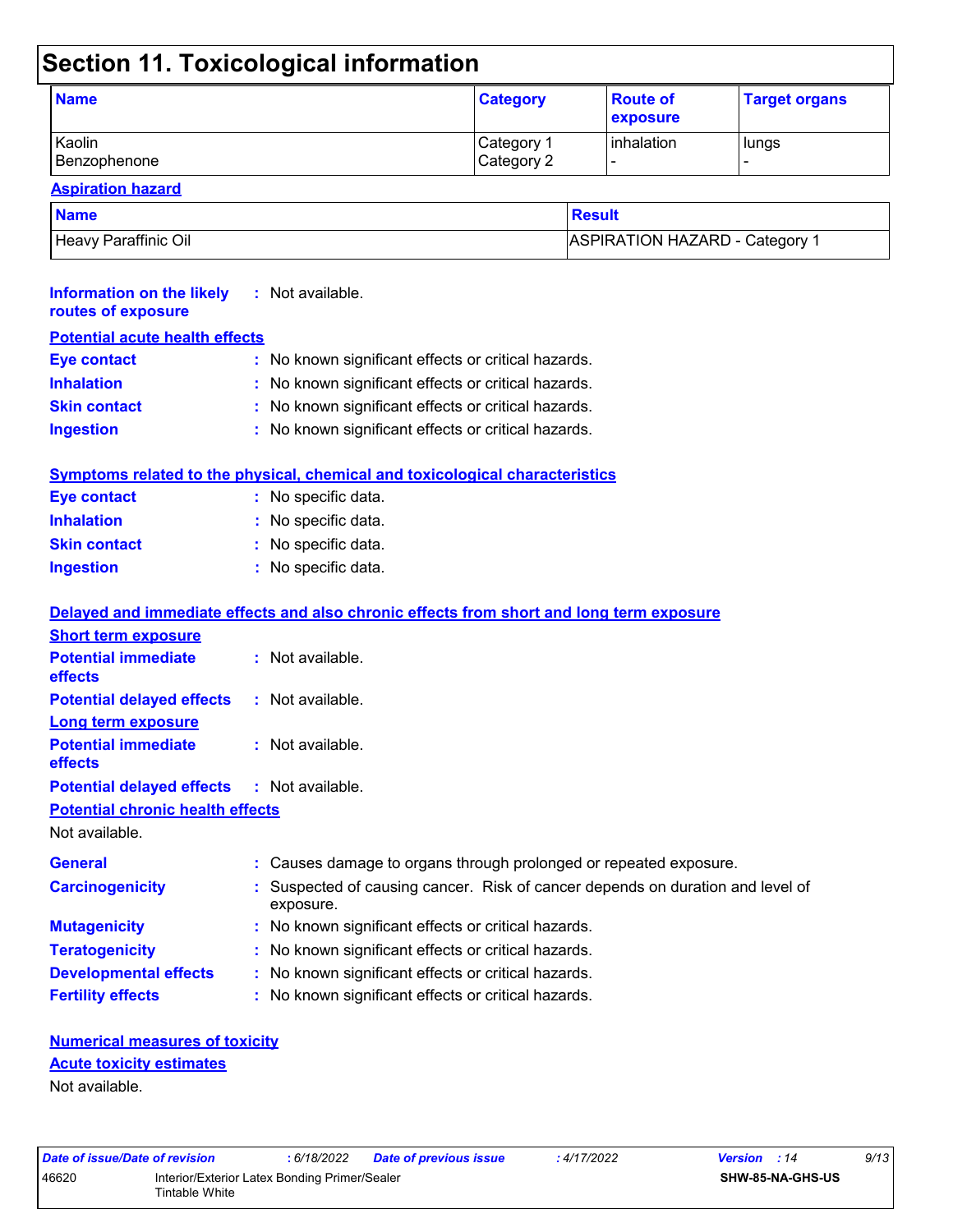# **Section 12. Ecological information**

#### **Toxicity**

| <b>Product/ingredient name</b>   | <b>Result</b>                                                              | <b>Species</b>                                               | <b>Exposure</b>        |
|----------------------------------|----------------------------------------------------------------------------|--------------------------------------------------------------|------------------------|
| Titanium Dioxide<br>Benzophenone | Acute LC50 >1000000 µg/l Marine water<br>Acute LC50 10.89 mg/l Fresh water | Fish - Fundulus heteroclitus<br>Fish - Pimephales promelas - | 196 hours<br>196 hours |
|                                  | Chronic NOEC 1.03 mg/l Fresh water                                         | Larvae<br>Fish - Pimephales promelas -<br>Embryo             | 32 days                |

#### **Persistence and degradability**

Not available.

#### **Bioaccumulative potential**

| <b>Product/ingredient name</b> | $\mathsf{LogP}_\mathsf{ow}$ | <b>BCF</b> | <b>Potential</b> |
|--------------------------------|-----------------------------|------------|------------------|
| Benzophenone                   |                             | 12.02      | low              |

#### **Mobility in soil**

| <b>Soil/water partition</b> | : Not available. |
|-----------------------------|------------------|
| <b>coefficient (Koc)</b>    |                  |

**Other adverse effects** : No known significant effects or critical hazards.

# **Section 13. Disposal considerations**

| <b>Disposal methods</b> | : This product contains a Significant New Use Rule (SNUR) Chemical. Do not allow<br>this product to enter drains, sewers, wastewater treatment systems, groundwater,<br>streams, lakes or ponds. See Environmental Data Sheet (EDS) for additional<br>details.                                                                                                                                                                                                                                                                                                                                                                                                                                                                                                                                                                                                                                                                                                                                                              |
|-------------------------|-----------------------------------------------------------------------------------------------------------------------------------------------------------------------------------------------------------------------------------------------------------------------------------------------------------------------------------------------------------------------------------------------------------------------------------------------------------------------------------------------------------------------------------------------------------------------------------------------------------------------------------------------------------------------------------------------------------------------------------------------------------------------------------------------------------------------------------------------------------------------------------------------------------------------------------------------------------------------------------------------------------------------------|
|                         | The generation of waste should be avoided or minimized wherever possible. Disposal<br>of this product, solutions and any by-products should at all times comply with the<br>requirements of environmental protection and waste disposal legislation and any<br>regional local authority requirements. Dispose of surplus and non-recyclable products<br>via a licensed waste disposal contractor. Waste should not be disposed of untreated to<br>the sewer unless fully compliant with the requirements of all authorities with jurisdiction.<br>Waste packaging should be recycled. Incineration or landfill should only be considered<br>when recycling is not feasible. This material and its container must be disposed of in a<br>safe way. Care should be taken when handling emptied containers that have not been<br>cleaned or rinsed out. Empty containers or liners may retain some product residues.<br>Avoid dispersal of spilled material and runoff and contact with soil, waterways, drains<br>and sewers. |

# **Section 14. Transport information**

|       | Date of issue/Date of revision | : 6/18/2022                                   | <b>Date of previous issue</b> | : 4/17/2022 | <b>Version</b> : 14 | 10/13                   |
|-------|--------------------------------|-----------------------------------------------|-------------------------------|-------------|---------------------|-------------------------|
| 46620 |                                | Interior/Exterior Latex Bonding Primer/Sealer |                               |             |                     | <b>SHW-85-NA-GHS-US</b> |
|       | Tintable White                 |                                               |                               |             |                     |                         |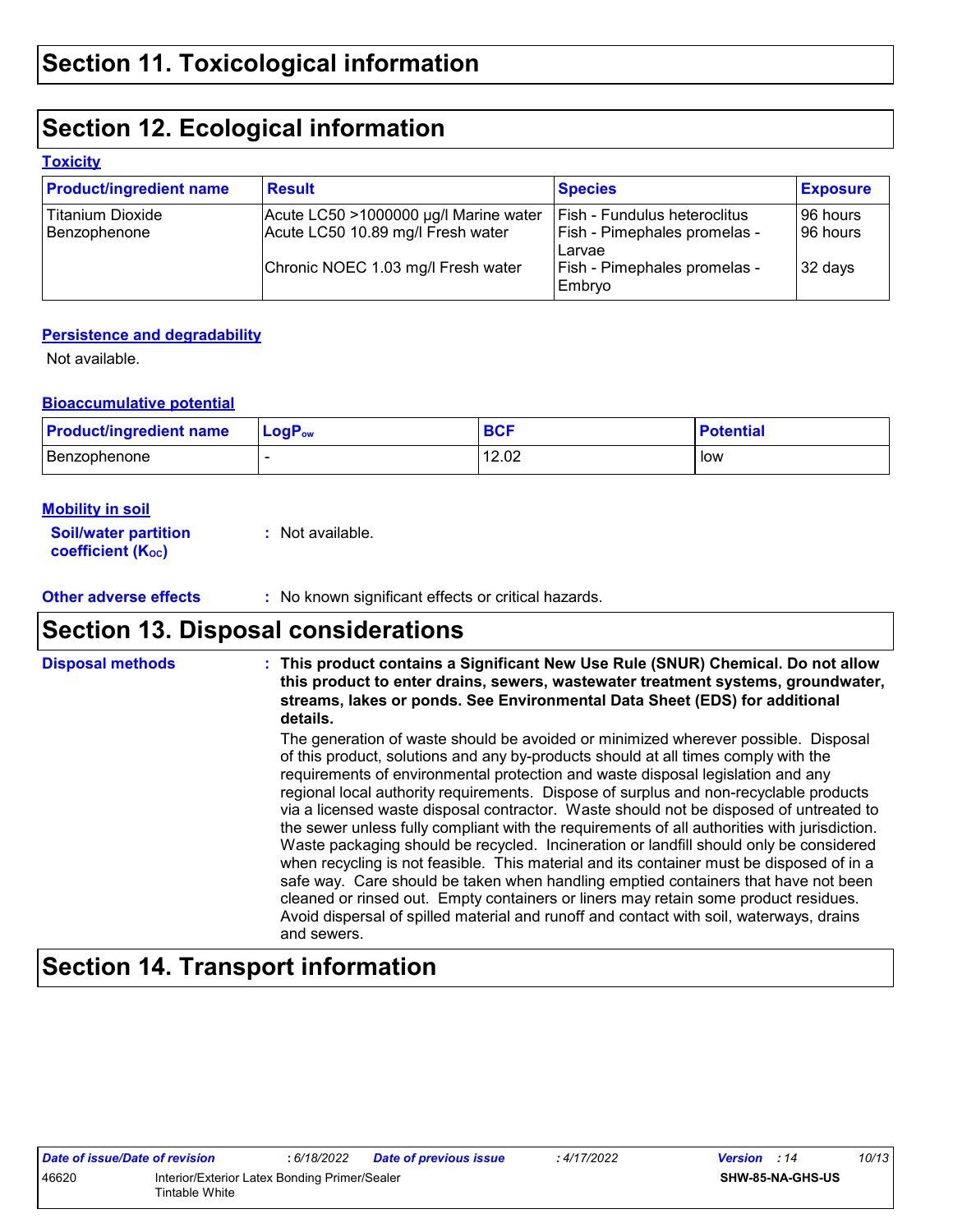### **Section 14. Transport information**

|                                                          | <b>DOT</b><br><b>Classification</b>       | <b>TDG</b><br><b>Classification</b>                                                                                                                                                                                                                                                                                                                                                                                                                                                                    | <b>Mexico</b><br><b>Classification</b> | <b>IATA</b>    | <b>IMDG</b>    |  |  |  |
|----------------------------------------------------------|-------------------------------------------|--------------------------------------------------------------------------------------------------------------------------------------------------------------------------------------------------------------------------------------------------------------------------------------------------------------------------------------------------------------------------------------------------------------------------------------------------------------------------------------------------------|----------------------------------------|----------------|----------------|--|--|--|
| <b>UN number</b>                                         | Not regulated.                            |                                                                                                                                                                                                                                                                                                                                                                                                                                                                                                        | Not regulated.                         | Not regulated. | Not regulated. |  |  |  |
| <b>UN proper</b><br>shipping name                        |                                           |                                                                                                                                                                                                                                                                                                                                                                                                                                                                                                        |                                        |                |                |  |  |  |
| <b>Transport</b><br>hazard class(es)                     |                                           |                                                                                                                                                                                                                                                                                                                                                                                                                                                                                                        |                                        |                |                |  |  |  |
| <b>Packing group</b>                                     | $\blacksquare$                            | ۰                                                                                                                                                                                                                                                                                                                                                                                                                                                                                                      |                                        |                |                |  |  |  |
| <b>Environmental</b><br>hazards                          | No.                                       | No.                                                                                                                                                                                                                                                                                                                                                                                                                                                                                                    | No.                                    | No.            | No.            |  |  |  |
| <b>Additional</b><br>information                         |                                           |                                                                                                                                                                                                                                                                                                                                                                                                                                                                                                        |                                        |                |                |  |  |  |
| <b>Special precautions for user :</b>                    |                                           | Multi-modal shipping descriptions are provided for informational purposes and do not<br>consider container sizes. The presence of a shipping description for a particular                                                                                                                                                                                                                                                                                                                              |                                        |                |                |  |  |  |
|                                                          |                                           | mode of transport (sea, air, etc.), does not indicate that the product is packaged<br>suitably for that mode of transport. All packaging must be reviewed for suitability<br>prior to shipment, and compliance with the applicable regulations is the sole<br>responsibility of the person offering the product for transport. People loading and<br>unloading dangerous goods must be trained on all of the risks deriving from the<br>substances and on all actions in case of emergency situations. |                                        |                |                |  |  |  |
| <b>Transport in bulk according</b><br>to IMO instruments | : Not available.                          |                                                                                                                                                                                                                                                                                                                                                                                                                                                                                                        |                                        |                |                |  |  |  |
|                                                          |                                           | : Not available.<br><b>Proper shipping name</b>                                                                                                                                                                                                                                                                                                                                                                                                                                                        |                                        |                |                |  |  |  |
|                                                          | <b>Section 15. Regulatory information</b> |                                                                                                                                                                                                                                                                                                                                                                                                                                                                                                        |                                        |                |                |  |  |  |
| <b>U.S. Federal regulations</b>                          |                                           | : TSCA 5(a)2 proposed significant new use rules: 2-Methyl-4-isothiazolin-3-one;<br>5-Chloro-2-methylisothiazolinone                                                                                                                                                                                                                                                                                                                                                                                    |                                        |                |                |  |  |  |
|                                                          |                                           | TSCA 5(a)2 final significant new use rules: Sodium Nitrite                                                                                                                                                                                                                                                                                                                                                                                                                                             |                                        |                |                |  |  |  |
|                                                          | List name                                 |                                                                                                                                                                                                                                                                                                                                                                                                                                                                                                        | <b>Chemical name</b>                   | <b>Notes</b>   |                |  |  |  |
|                                                          | use rules                                 | United States - TSCA 5(a)<br>2 - Final significant new                                                                                                                                                                                                                                                                                                                                                                                                                                                 | Sodium Nitrite                         |                |                |  |  |  |

This product contains a Significant New Use Rule (SNUR) Chemical. Do not allow this product to enter drains, sewers, wastewater treatment systems, groundwater, streams, lakes or ponds. See Environmental Data Sheet (EDS) for additional details.

#### **SARA 313**

SARA 313 (40 CFR 372.45) supplier notification can be found on the Environmental Data Sheet.

#### **California Prop. 65**

WARNING: This product contains chemicals known to the State of California to cause cancer and birth defects or other reproductive harm.

#### **International regulations**

| Date of issue/Date of revision |                                                                 | 6/18/2022 | Date of previous issue | : 4/17/2022 | <b>Version</b> : 14 |                         | 11/13 |
|--------------------------------|-----------------------------------------------------------------|-----------|------------------------|-------------|---------------------|-------------------------|-------|
| 46620                          | Interior/Exterior Latex Bonding Primer/Sealer<br>Tintable White |           |                        |             |                     | <b>SHW-85-NA-GHS-US</b> |       |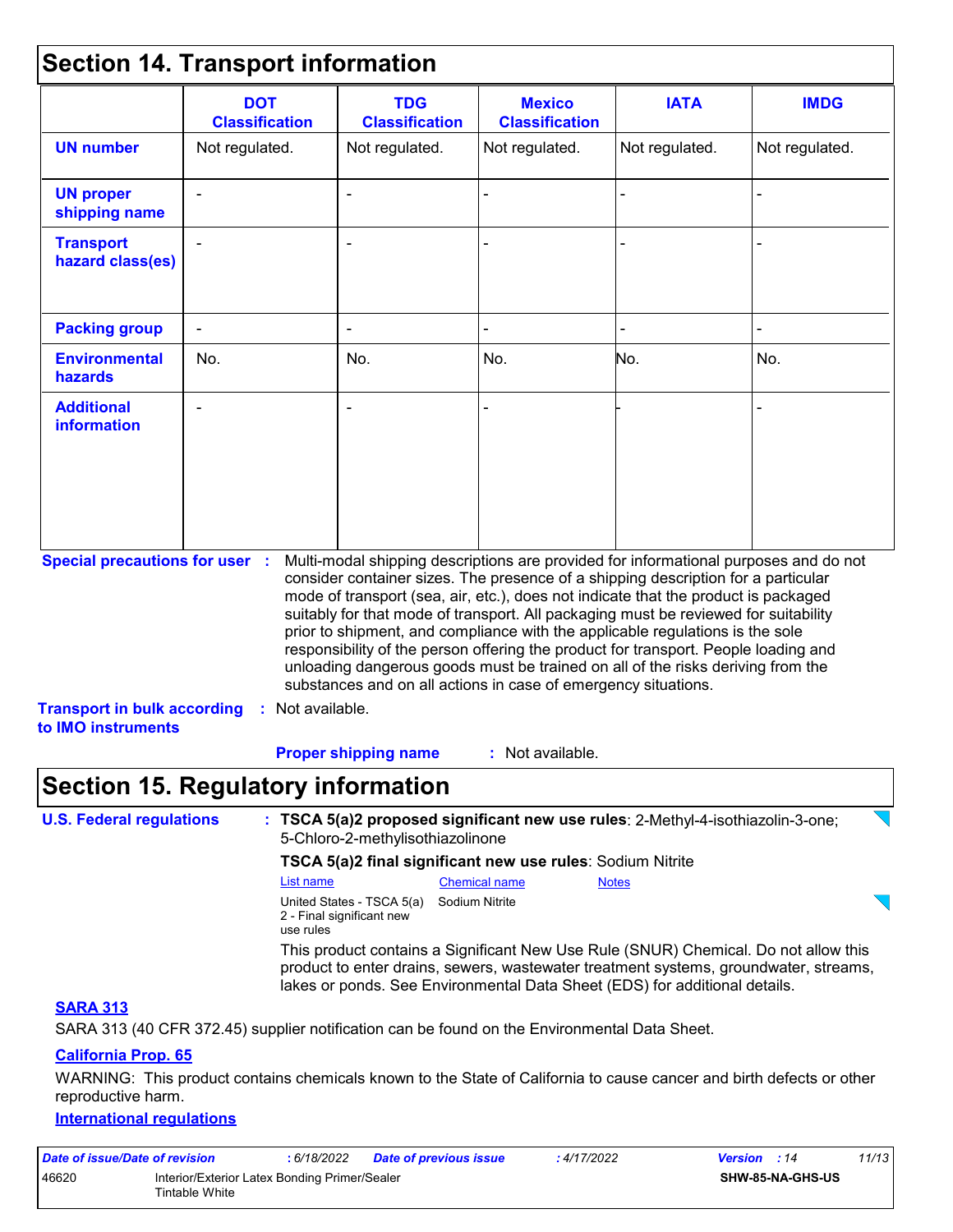### **Section 15. Regulatory information**

| <b>International lists</b> | : Australia inventory (AIIC): Not determined.                |
|----------------------------|--------------------------------------------------------------|
|                            | China inventory (IECSC): Not determined.                     |
|                            | Japan inventory (CSCL): Not determined.                      |
|                            | Japan inventory (ISHL): Not determined.                      |
|                            | Korea inventory (KECI): Not determined.                      |
|                            | New Zealand Inventory of Chemicals (NZIoC): Not determined.  |
|                            | Philippines inventory (PICCS): Not determined.               |
|                            | Taiwan Chemical Substances Inventory (TCSI): Not determined. |
|                            | Thailand inventory: Not determined.                          |
|                            | Turkey inventory: Not determined.                            |
|                            | Vietnam inventory: Not determined.                           |

### **Section 16. Other information**

**Hazardous Material Information System (U.S.A.)**



**The customer is responsible for determining the PPE code for this material. For more information on HMIS® Personal Protective Equipment (PPE) codes, consult the HMIS® Implementation Manual.**

**Caution: HMIS® ratings are based on a 0-4 rating scale, with 0 representing minimal hazards or risks, and 4 representing significant hazards or risks. Although HMIS® ratings and the associated label are not required on SDSs or products leaving a facility under 29 CFR 1910.1200, the preparer may choose to provide them. HMIS® ratings are to be used with a fully implemented HMIS® program. HMIS® is a registered trademark and service mark of the American Coatings Association, Inc.**

**Procedure used to derive the classification**

|                                                                                                                                                    |  | <b>Classification</b>                                                                                                                                                                                                                                                                                                                                                                                                                                                                                                                                                                                             | <b>Justification</b> |  |
|----------------------------------------------------------------------------------------------------------------------------------------------------|--|-------------------------------------------------------------------------------------------------------------------------------------------------------------------------------------------------------------------------------------------------------------------------------------------------------------------------------------------------------------------------------------------------------------------------------------------------------------------------------------------------------------------------------------------------------------------------------------------------------------------|----------------------|--|
| <b>CARCINOGENICITY - Category 2</b><br>Calculation method<br>SPECIFIC TARGET ORGAN TOXICITY (REPEATED EXPOSURE) - Category 1<br>Calculation method |  |                                                                                                                                                                                                                                                                                                                                                                                                                                                                                                                                                                                                                   |                      |  |
| <b>History</b>                                                                                                                                     |  |                                                                                                                                                                                                                                                                                                                                                                                                                                                                                                                                                                                                                   |                      |  |
| Date of printing                                                                                                                                   |  | : 6/18/2022                                                                                                                                                                                                                                                                                                                                                                                                                                                                                                                                                                                                       |                      |  |
| Date of issue/Date of<br>revision                                                                                                                  |  | : 6/18/2022                                                                                                                                                                                                                                                                                                                                                                                                                                                                                                                                                                                                       |                      |  |
| Date of previous issue                                                                                                                             |  | : 4/17/2022                                                                                                                                                                                                                                                                                                                                                                                                                                                                                                                                                                                                       |                      |  |
| <b>Version</b>                                                                                                                                     |  | : 14                                                                                                                                                                                                                                                                                                                                                                                                                                                                                                                                                                                                              |                      |  |
| <b>Key to abbreviations</b>                                                                                                                        |  | $:$ ATE = Acute Toxicity Estimate<br><b>BCF</b> = Bioconcentration Factor<br>GHS = Globally Harmonized System of Classification and Labelling of Chemicals<br>IATA = International Air Transport Association<br>IBC = Intermediate Bulk Container<br><b>IMDG = International Maritime Dangerous Goods</b><br>LogPow = logarithm of the octanol/water partition coefficient<br>MARPOL = International Convention for the Prevention of Pollution From Ships, 1973<br>as modified by the Protocol of 1978. ("Marpol" = marine pollution)<br>$N/A = Not available$<br>SGG = Segregation Group<br>UN = United Nations |                      |  |

**Indicates information that has changed from previously issued version. Notice to reader**

| Date of issue/Date of revision |                                                                 | : 6/18/2022 | <b>Date of previous issue</b> | : 4/17/2022 | <b>Version</b> : 14 | 12/13 |
|--------------------------------|-----------------------------------------------------------------|-------------|-------------------------------|-------------|---------------------|-------|
| 46620                          | Interior/Exterior Latex Bonding Primer/Sealer<br>Tintable White |             |                               |             | SHW-85-NA-GHS-US    |       |